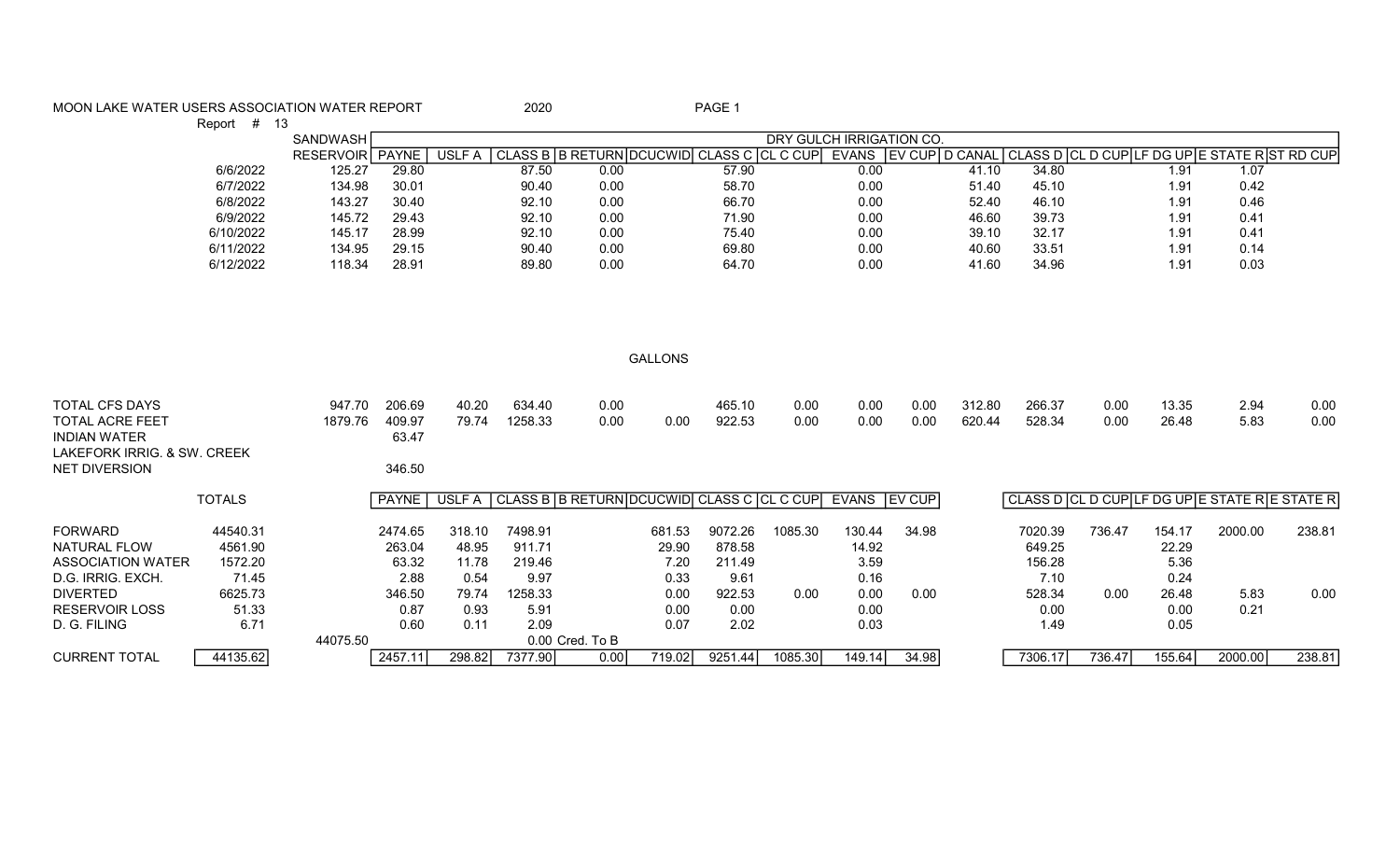## MOON LAKE WATER USERS ASSOCIATION WATER REPORT 2020 2020

Report # 13

|           | <b>UPALCO</b>    | <b>UPALCO</b> | <b>ISANDWASH ISANDWASH</b> |              | DG            | ML | "C"   | <b>BSW</b>    | IDRY GULCHIMONARCHIT.N. DODD |       |       | <b>YFC</b> |
|-----------|------------------|---------------|----------------------------|--------------|---------------|----|-------|---------------|------------------------------|-------|-------|------------|
|           | <b>PIPELINES</b> | ' PIPES CUP I | <b>IRRIGATION</b>          | <b>CREEK</b> | FILING FILING |    | CANAL | <b>FEEDER</b> | UINTAH                       | CANAL | CANAL | CANAL      |
| 6/6/2022  | 21.27            |               | 6.30                       | 6.45         | 0.45          |    | 38.11 | 14.54         | 54.01                        | 0.00  | 8.00  | 62.01      |
| 6/7/2022  | 18.86            |               | 6.30                       | 6.44         | 0.44          |    | 41.08 | 12.46         | 56.90                        | 0.00  | 8.00  | 64.90      |
| 6/8/2022  | 19.17            |               | 6.30                       | 6.26         | 0.26          |    | 33.75 | 14.69         | 56.13                        | 0.00  | 8.00  | 64.13      |
| 6/9/2022  | 22.22            |               | 6.87                       | 6.53         | 0.53          |    | 45.40 | 14.04         | 56.28                        | 0.00  | 5.67  | 61.95      |
| 6/10/2022 | 25.66            |               | 6.93                       | 6.73         | 0.73          |    | 58.47 | 15.97         | 56.93                        | 0.00  | 4.50  | 61.43      |
| 6/11/2022 | 19.54            |               | 7.09                       | 6.52         | 0.52          |    | 70.82 | 18.63         | 57.22                        | 0.00  | 4.50  | 61.72      |
| 6/12/2022 | 7.04             |               | 6.64                       | 6.52         | 0.52          |    | 68.24 | 21.22         | 57.39                        | 0.00  | 4.50  | 61.89      |
|           |                  |               |                            |              |               |    |       |               |                              |       |       |            |

| TOTAL CFS DAYS      | 133.76 | 0.00 | 46.43 | 45.45 | 3.45 | 0.00 | 355.87 | 111.55 | 394.86 | 0.00 | 43.17 | 438.03 |
|---------------------|--------|------|-------|-------|------|------|--------|--------|--------|------|-------|--------|
| TOTAL ACRE FEET     | 265.31 | 0.00 | 92.09 | 90.15 | 6.84 | 0.00 | 705.87 | 221.26 | 783.21 | 0.00 | 85.62 | 868.83 |
| <b>INDIAN WATER</b> |        |      |       |       |      |      |        |        |        |      |       |        |

LAKEFORK IRRIG. & SW. CREEK NET DIVERSION

|                          | UP PPLNS UP PIP CUP |        | SW IRR    |               | <b>UINTAH</b> | MONARCH T.N. DODD |        |
|--------------------------|---------------------|--------|-----------|---------------|---------------|-------------------|--------|
| <b>FORWARD</b>           | 1825.98             | 404.44 | -476.12   | <b>BD/BSW</b> | 2761.66       | 209.33            | 137.22 |
| NATURAL FLOW             | 186.56              |        |           |               |               |                   |        |
| <b>ASSOCIATION WATER</b> | 45.17               |        |           |               | 428.14        | 5.77              | 17.48  |
| D.G. IRRIG. EXCH.        | 2.05                |        |           |               | 19.46         | 0.26              | 0.79   |
| <b>DIVERTED</b>          | 265.31              | 0.00   | 92.09     |               | 783.21        | 0.00              | 85.62  |
| RESERVOIR LOSS           | 1.59                |        |           |               | 16.94         | 0.00              | 3.40   |
| D. G. FILING             | 0.25                |        |           |               |               |                   |        |
|                          |                     |        |           |               |               |                   |        |
| <b>CURRENT TOTAL</b>     | 1793.11             | 404.44 | $-568.21$ |               | 2409.11       | 215.36            | 66.47  |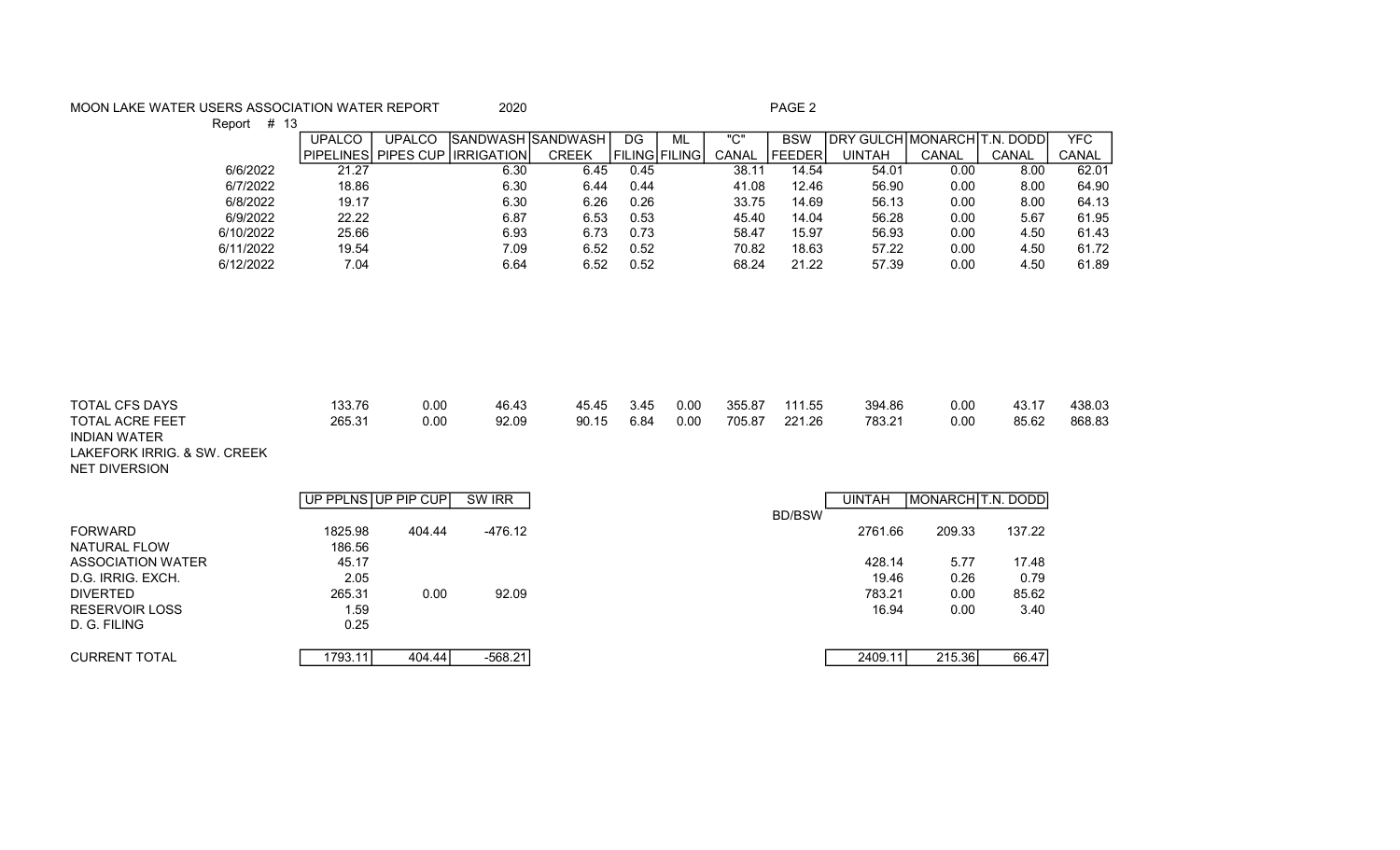## MOON LAKE WATER USERS ASSOCIATION WATER REPORT **Example 2018** 2020 2020 PAGE 3 Report # 13

|                                                                                                                               | $1.9$ $\mu$ $\sigma$ $1.7$ $\sigma$ $1.9$ |                |                            |                 |                 |                   |                    |                |                                  |                                     |                       |                |           |                     |                      |
|-------------------------------------------------------------------------------------------------------------------------------|-------------------------------------------|----------------|----------------------------|-----------------|-----------------|-------------------|--------------------|----------------|----------------------------------|-------------------------------------|-----------------------|----------------|-----------|---------------------|----------------------|
|                                                                                                                               | <b>BSW ROO</b>                            | BSW ROO.       | LF IRRIGATION CO. USLF LFI |                 |                 | <b>FARNS.</b>     | LF WEST            | SOUTH          | <b>PURDY</b>                     | <b>UTLAND</b>                       | MURDOCK               | <b>GILBERT</b> |           | $\overline{U.S.}$   | <b>REDCAP</b>        |
|                                                                                                                               | <b>TURNOUT</b>                            | <b>XCL USE</b> | C CANAL                    | LFI             |                 | CANAL             | (BONETA)           | <b>BONETA</b>  | <b>DITCH</b>                     | <b>DITCH</b>                        | CANAL                 | PIPELINE       |           | <b>LAKEFORK</b>     |                      |
| 6/6/2022                                                                                                                      | 2.93                                      | 0.00           | 12.00                      | 10.09           |                 | 118.80            | 24.50              | 3.80           | 3.98                             | 2.95                                | 0.82                  | 2.63           |           | 165.50              | 24.60                |
| 6/7/2022                                                                                                                      | 3.34                                      | 0.00           | 13.90                      | 11.99           |                 | 119.20            | 24.50              | 3.77           | 5.73                             | 2.23                                | 0.82                  | 2.63           |           | 165.40              | 25.40                |
| 6/8/2022                                                                                                                      | 3.62                                      | 0.00           | 14.20                      | 12.29           |                 | 120.50            | 24.50              | 3.80           | 4.13                             | 2.82                                | 0.82                  | 2.63           |           | 165.70              | 23.40                |
| 6/9/2022                                                                                                                      | 4.06                                      | 0.00           | 13.90                      | 11.99           |                 | 120.60            | 24.70              | 3.94           | 3.72                             | 3.23                                | 0.82                  | 2.63           |           | 165.50              | 24.00                |
| 6/10/2022                                                                                                                     | 4.42                                      | 0.00           | 14.10                      | 12.19           |                 | 121.00            | 24.50              | 3.79           | 3.88                             | 3.07                                | 0.82                  | 2.63           |           | 166.00              | 23.90                |
| 6/11/2022                                                                                                                     | 4.54                                      | 0.00           | 13.60                      | 11.69           |                 | 120.50            | 24.50              | 3.91           | 3.91                             | 3.05                                | 0.82                  | 2.63           |           | 165.30              | 22.80                |
| 6/12/2022                                                                                                                     | 4.35                                      | 0.00           | 10.30                      | 8.39            |                 | 120.50            | 24.50              | 3.79           | 3.88                             | 3.08                                | 0.82                  | 2.63           |           | 165.40              | 21.30                |
| <b>TOTAL CFS DAYS</b><br><b>TOTAL ACRE FEET</b><br><b>INDIAN WATER</b><br>LAKEFORK IRRIG, & SW. CREEK<br><b>NET DIVERSION</b> | 27.26<br>54.07                            | 0.00<br>0.00   | 92.00<br>182.48            | 78.65<br>156.00 | 8.50<br>16.86   | 841.10<br>1668.32 | 171.70<br>340.57   | 26.80<br>53.16 | 29.23<br>57.98<br>21.82<br>36.16 | 20.43<br>40.52<br>53.16<br>$-12.63$ | 5.71<br>11.33<br>7.08 | 18.42<br>36.54 |           | 1158.80<br>2298.48  | 165.40<br>328.07     |
|                                                                                                                               |                                           |                | LF C                       |                 | <b>USLF LFI</b> | <b>FARNS</b>      | LF WEST   SO. BON. |                | <b>PURDY</b>                     |                                     | UTLAND MURDOCK        | <b>GILBERT</b> |           | D.G. IRR U.S. LKFK. |                      |
|                                                                                                                               | R CITY                                    |                |                            | LFI             |                 |                   |                    |                |                                  |                                     |                       |                | 472 Acres | $-11310.91$         | REDCAP<br>$-1940.65$ |
| <b>FORWARD</b>                                                                                                                | 2745.77                                   |                |                            | 1091.33         | 37.49           | 7832.97           | 1520.01            | 422.32         | 313.71                           | 973.83                              | 64.00                 | 0.00           |           |                     |                      |
| <b>NATURAL FLOW</b>                                                                                                           |                                           |                |                            | 131.30          | 7.40            | 1089.91           | 176.42             | 47.16          | 23.38                            | 75.31                               | 5.82                  |                | 57.48     |                     |                      |
| <b>ASSOCIATION WATER</b>                                                                                                      |                                           |                |                            | 32.04           | 1.81            | 258.63            | 61.16              | 14.50          | 6.49                             | 20.90                               | 1.61                  |                | 13.84     |                     |                      |
| D.G. IRRIG. EXCH.                                                                                                             |                                           |                |                            | 1.46            | 0.08            | 11.75             | 2.78               | 0.66           | 0.29                             | 0.95                                | 0.07                  |                |           |                     |                      |
| <b>DIVERTED</b>                                                                                                               | 54.07                                     |                |                            | 156.00          | 16.86           | 1668.32           | 340.57             | 53.16          | 36.16                            | $-12.63$                            | 11.33                 |                |           | 2298.48             | 328.07               |
| <b>RESERVOIR LOSS</b>                                                                                                         | 0.00                                      |                |                            | 0.00            | 0.38            | 15.54             | 5.06               | 0.00           | 0.30                             | 0.00                                | 0.19                  |                |           |                     |                      |
| D. G. FILING                                                                                                                  |                                           |                |                            |                 |                 |                   |                    |                |                                  |                                     |                       |                | 0.13      |                     |                      |
|                                                                                                                               |                                           |                |                            |                 |                 |                   |                    |                |                                  |                                     |                       |                |           |                     | 36.54 P              |
| <b>CURRENT TOTAL</b>                                                                                                          | 2691.70                                   |                |                            | 1100.12         | 29.53           | 7509.40           | 1414.76            | 431.49         | 307.41                           | 1083.63                             | 59.99                 | 0.00           |           | $-13609.39$         | $-2305.26$           |